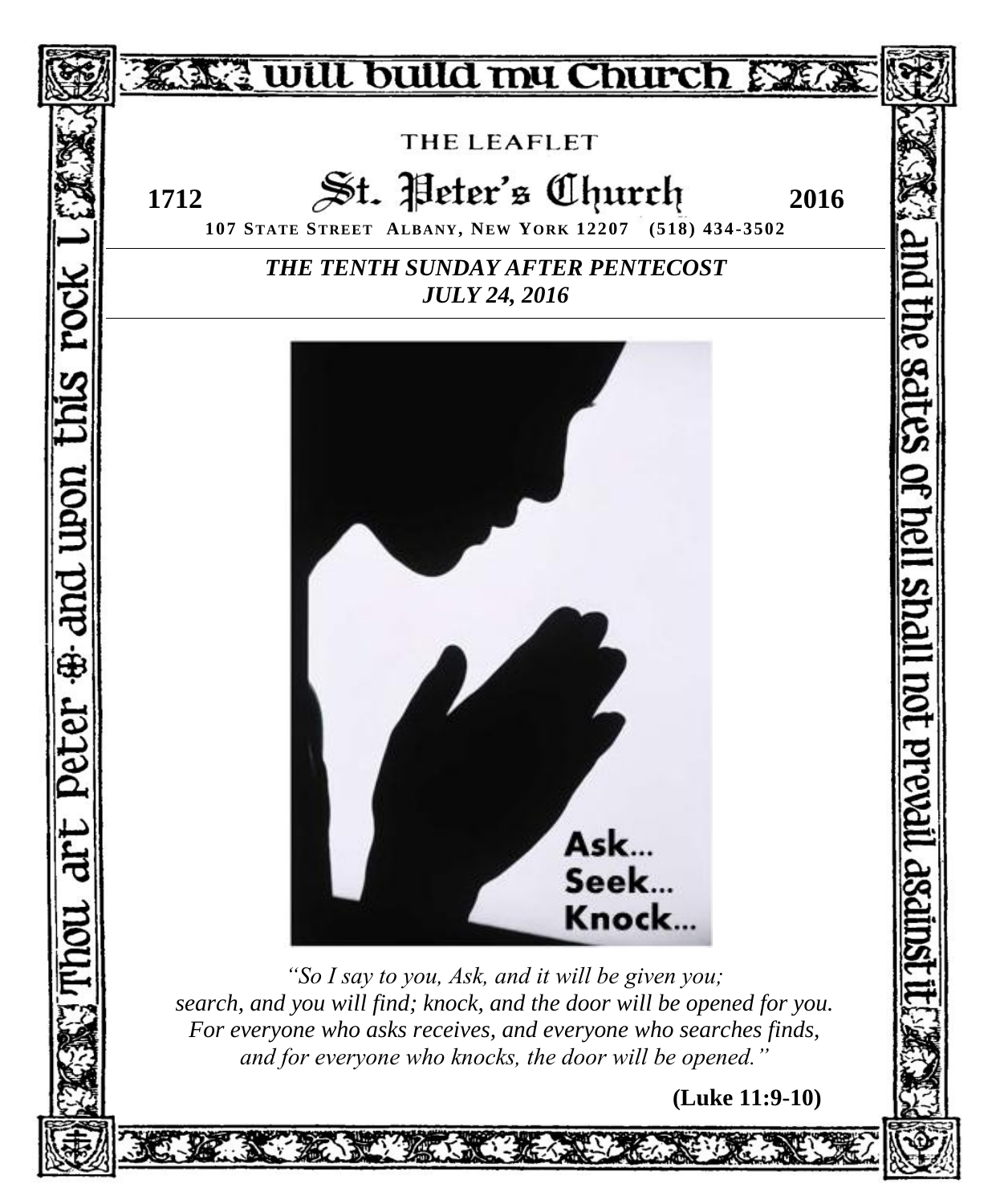### **THE TENTH SUNDAY AFTER PENTECOST ~ JULY 24, 2016 8:30 A.M. ~ HOLY COMMUNION AND HOMILY 10:30 A.M . ~ MORNING PRAYER AND SERMON ~ Summer Sunday School and Child Care ~**

#### **PRELUDE**

| + PROCESSIONAL HYMN                    | 546 AWAKE, MY SOUL, STRETCH EVERY NERVE                   | <b>SIROË</b>            |
|----------------------------------------|-----------------------------------------------------------|-------------------------|
|                                        | <b>MORNING PRAYER ~ RITE ONE</b>                          |                         |
| <b>CONFESSION OF SIN</b>               |                                                           | PRAYER BOOK, PAGE 41    |
| + VENITE                               | <b>CHANT S-4</b>                                          | PRAYER BOOK, PAGE 44    |
| + PSALM                                |                                                           | <b>PSALM 138</b>        |
| <b>THE FIRST LESSON</b>                |                                                           | <b>GENESIS 18:20-33</b> |
| + BENEDICTUS ES, DOMINE                | T. F. H. CANDLYN IN D                                     | PRAYER BOOK, PAGE 49    |
| <b>THE SECOND LESSON</b>               |                                                           | LUKE 11:1-13            |
| + JUBILATE DEO                         | <b>CHANT S-13</b>                                         | PRAYER BOOK, PAGE 45    |
| <b>THE APOSTLES' CREED</b>             |                                                           | PRAYER BOOK, PAGE 53    |
| <b>THE PRAYERS AND GRACE</b>           |                                                           | PRAYER BOOK, PAGE 54    |
| + SERMON HYMN                          | 516 COME DOWN, O LOVE DIVINE                              | <b>DOWN AMPNEY</b>      |
|                                        | SERMON ~ THE REV. PAUL J. HARTT, RECTOR                   |                         |
| <b>OFFERTORY ANTHEM</b>                | <b>O LORD, INCREASE MY FAITH</b>                          | <b>LOOSEMORE</b>        |
| + DOXOLOGY AND VERSE 4 OF "AMERICA"    | HYMN 380 $\sim$ VERSE 3 AND HYMN 717 $\sim$ VERSE 4       |                         |
| <b>CLOSING PRAYERS AND BENEDICTION</b> |                                                           |                         |
| + RECESSIONAL HYMN                     | 556 REJOICE, YE PURE IN HEART!<br>(omit stanzas $6 & 7$ ) | <b>MARION</b>           |
| <b>POSTLUDE</b>                        |                                                           |                         |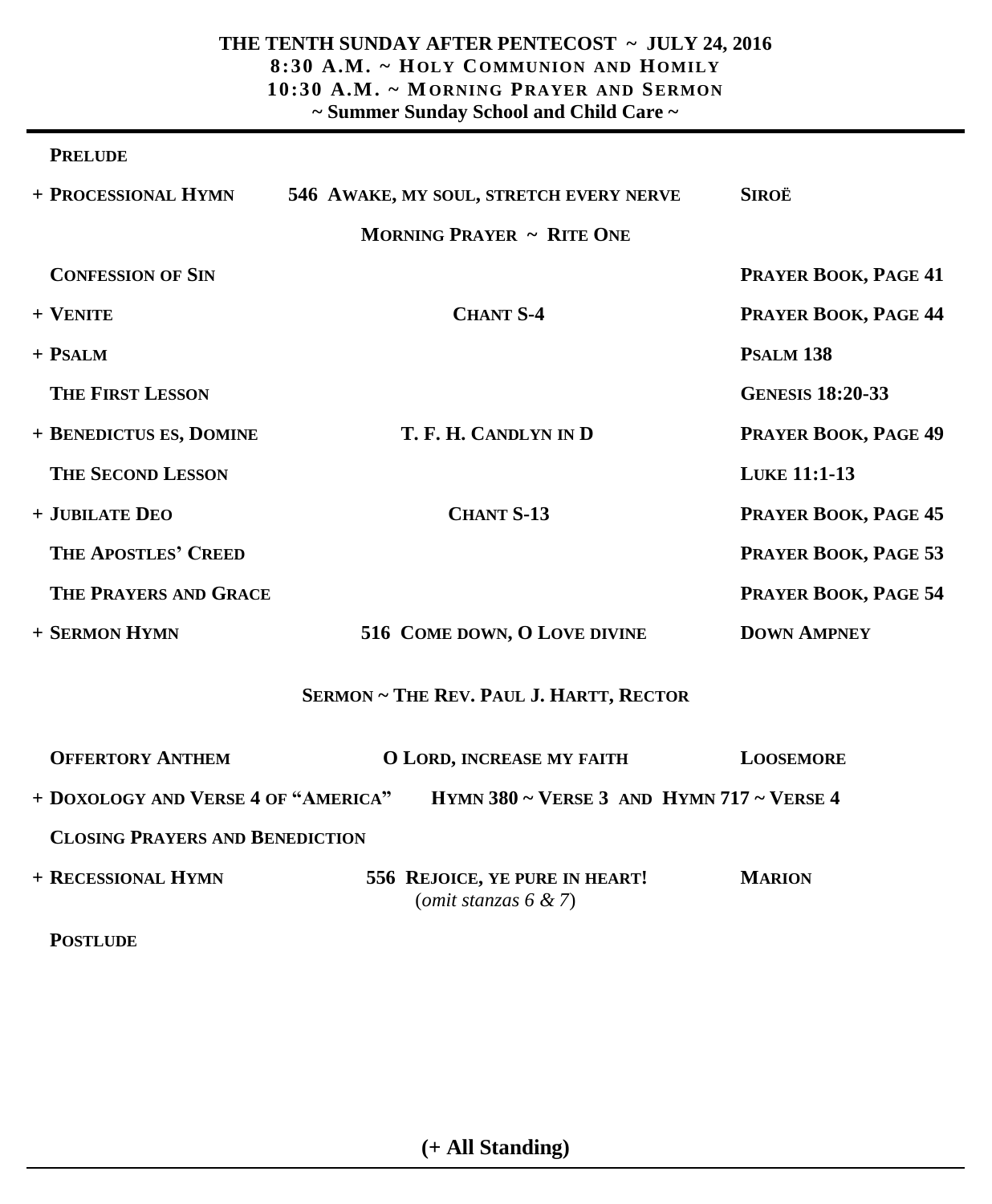# *THE FLOWERS ON THE MAIN ALTAR* are given to the **Glory of God** and in memory of Marion Lincoln given by Fred Lincoln

*THE USHERS* at the 8:30AM Service are Robert Hull and Teddy Hull *THE USHERS* at the 10:30AM Service are Lawrence Everett, Chris Grill, Mark Lundberg and Michele Lundberg

### **~ Parish Notes ~**

**Coffee Hour:** For the summer months coffee hour will not be held after the 8:30AM service, but all are welcome to join us for coffee hour after the 10:30AM service. The 8:30AM coffee hour will resume in the fall.

**Coffee Hour Volunteers:** New coffee hour volunteers are always welcome to join us in this stewardship program that is so appreciated by our members. Anyone interested in helping with the 8:30AM coffee hour can contact Michele Vennard at [m.vennard@albany.org](mailto:m.vennard@albany.org) or at 518-274-4989. Those interested in helping with the 10:30AM coffee hour may sign-up on the easel located at the entrance to the Pumpelly room.

**Newcomers:** If you are interested in receiving more information about St. Peter's Church please feel free to call the church office or fill out an information card that is located in your pew. If you would like to be added to the church directory please call the church office.

**Child Care/Sunday School:** Child care and summer Sunday School will continue all summer. Please bring the children upstairs to the air conditioned rooms for a short lesson and a snack.

**Summer Choir:** Members of the parish are invited to join the summer choir. We rehearse on Sunday mornings at 9:45AM to prepare music for the 10:30AM service. No previous experience is required, but the ability to follow music notation is helpful. Contact organist Neil Keen through the church office for more information.

**Friday Noontime Concerts:** St. Peter's organ concerts will not be offered during the summer months but will resume in September.

**ST. PETER'S ANGELS SOFTBALL TEAM:** The Angels do not play today as they finished their regular season last Sunday. Next Sunday, July 31st, they will begin round 1 of playoffs. Please check the website at **http://www.softball-24-7.com/ESS-SundaySoftball/index.html** for the playoff schedule.

**Lay Eucharistic Ministers:** Are you looking to increase your religious experience? We are looking for members of St. Peter's who might be interested in becoming a Lay Eucharistic Minister. Experience the joy of serving God by assisting at both the Morning Prayer and Holy Eucharistic Sunday Services. If interested please call the church office at 434-3502.

**Flower Memorials:** During the year, our Flower Guild arranges flowers to bring beauty to our sanctuary and joy to our congregation. Those wishing to make a donation for flowers for a memorial, thanksgiving or celebration should call the Church Office to confirm available dates. During Advent, we use only greens; during Lent, the altars are bare. Other Sundays, we welcome contributions. Cost of flowers: Main Altar is \$50, St. Mark's Altar is \$35, and the Tower Altar is also \$35. All requests are payable in advance.

**Beaver Cross Camp:** Registration for Beaver Cross Camp is now open! For more information and to register online please visit: https://registration.campbrain.com.